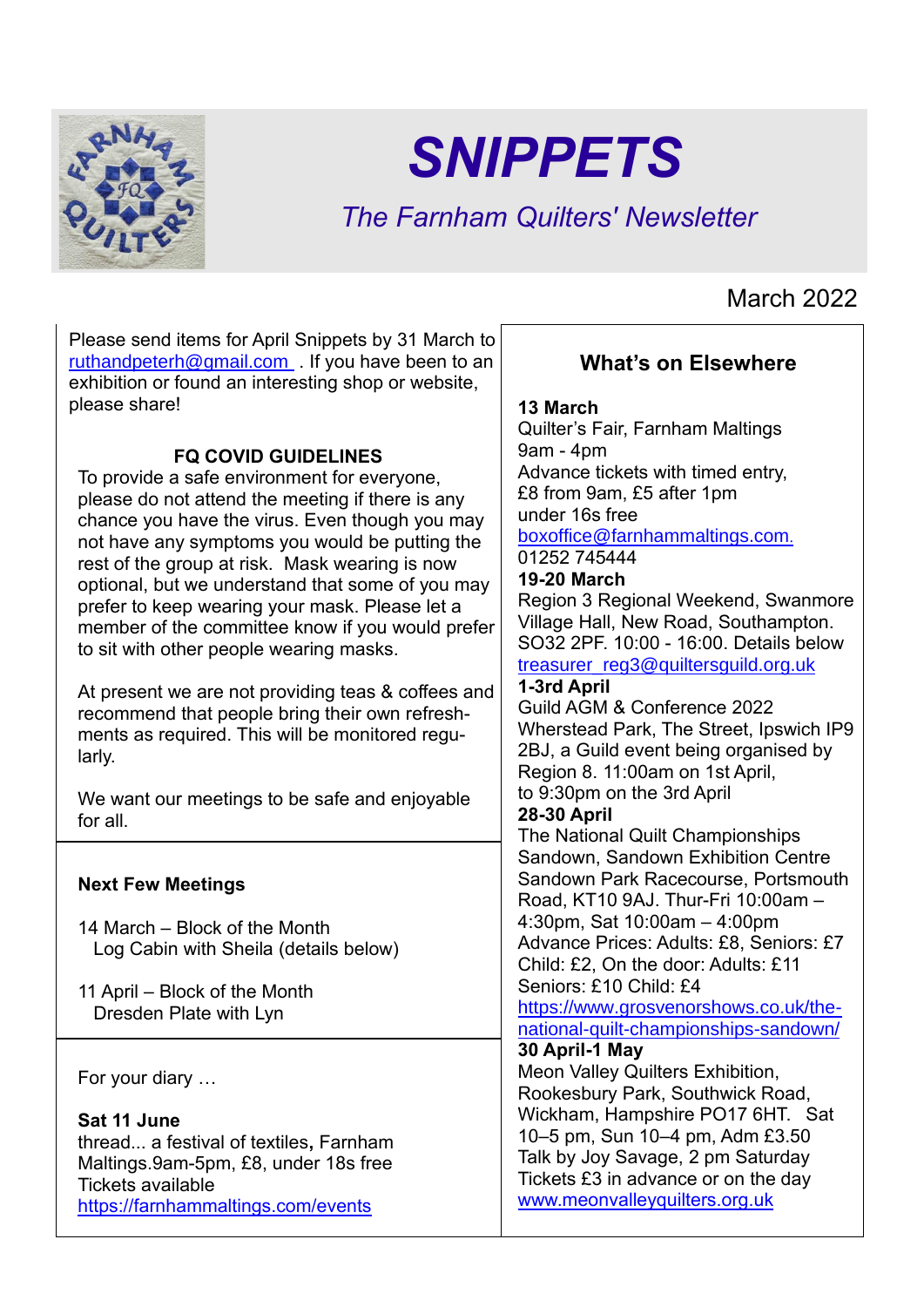### **Last Month's Meeting**

Natalie opened the February by wishing Ann a Happy Birthday. Most of the meeting was given over to a show-and-tell of the quilts to be displayed at the Maltings and finalising the arrangements for setting up on Saturday and stewarding and taking down the display on the Sunday. (See below).

Next month's activity would be 'Log Cabin' block demonstrated by Sheila. Sheila offered to bring the YQ machines. (See below for requirements and measurements.) Natalie said the activity for most of this year's meetings and sewing days would be blocks but she was also hoping we could have one or two speakers. Andrea Ashwell was suggested.

Finally, Natalie announced the subject for the 2022 Challenge 'My Garden' – see details below.

#### **Message from the Committee – Maltings Arrangements.**

Hi All

Thank you to everyone who has volunteered to help at the Maltings, please correct me if I have got it wrong. Please also let me know if you have any questions. You will see on the list that there is a Lady called Lindy Mitchley. She is a lady from my craft group who volunteered a long time ago to help and is very interested in quilting and may join the group.

I have the following people listed for setting up on 12<sup>th</sup> March 2022 at 14:00 Natalie & Mark Lang Celia Horsborough Vera Hearn Fiona Stirton Brigitte & Peter Gillespie Pam Andrews Kathryn Gibbons Lyn Stallybrass + 1 Penny Mitchell

I have the following people listed as Stewarding 13<sup>th</sup> March 2022

| Times                     | <b>Stewards</b>                       |  |  |
|---------------------------|---------------------------------------|--|--|
| 09:00-11:00               | Kathryn Gibbons                       |  |  |
|                           | Celia Horsborough                     |  |  |
|                           | Fiona Stirton                         |  |  |
|                           | <b>Lindy Mitchley</b>                 |  |  |
| 11:00-13:00               | Pam Andrews - 11:30-13:30             |  |  |
|                           | <b>Ruth Harrison</b>                  |  |  |
|                           | Natalie Lang                          |  |  |
|                           | Lyn Stallybrass                       |  |  |
|                           | Penny Mitchell                        |  |  |
| 13:00-15:00               | Vera Hearn - 13:30-15:30              |  |  |
|                           | <b>Ruth French</b>                    |  |  |
|                           | Margaret Stansbie                     |  |  |
|                           | Carolyn Tucker                        |  |  |
|                           | Ann Grainger                          |  |  |
| 15:00-16:00 + Taking Down | Ann Grainger                          |  |  |
|                           | Janet Northcote                       |  |  |
|                           | Kathryn Gibbons                       |  |  |
|                           | Fiona Stirton                         |  |  |
|                           | Natalie & Mark Lang                   |  |  |
|                           | <b>Brigitte &amp; Peter Gillespie</b> |  |  |
|                           | Lyn Stallybrass + 1                   |  |  |
|                           | Vera Hearn                            |  |  |
|                           | Penny Mitchell                        |  |  |

There will be tickets for the following people, again please let me know if I have missed you or have got something wrong.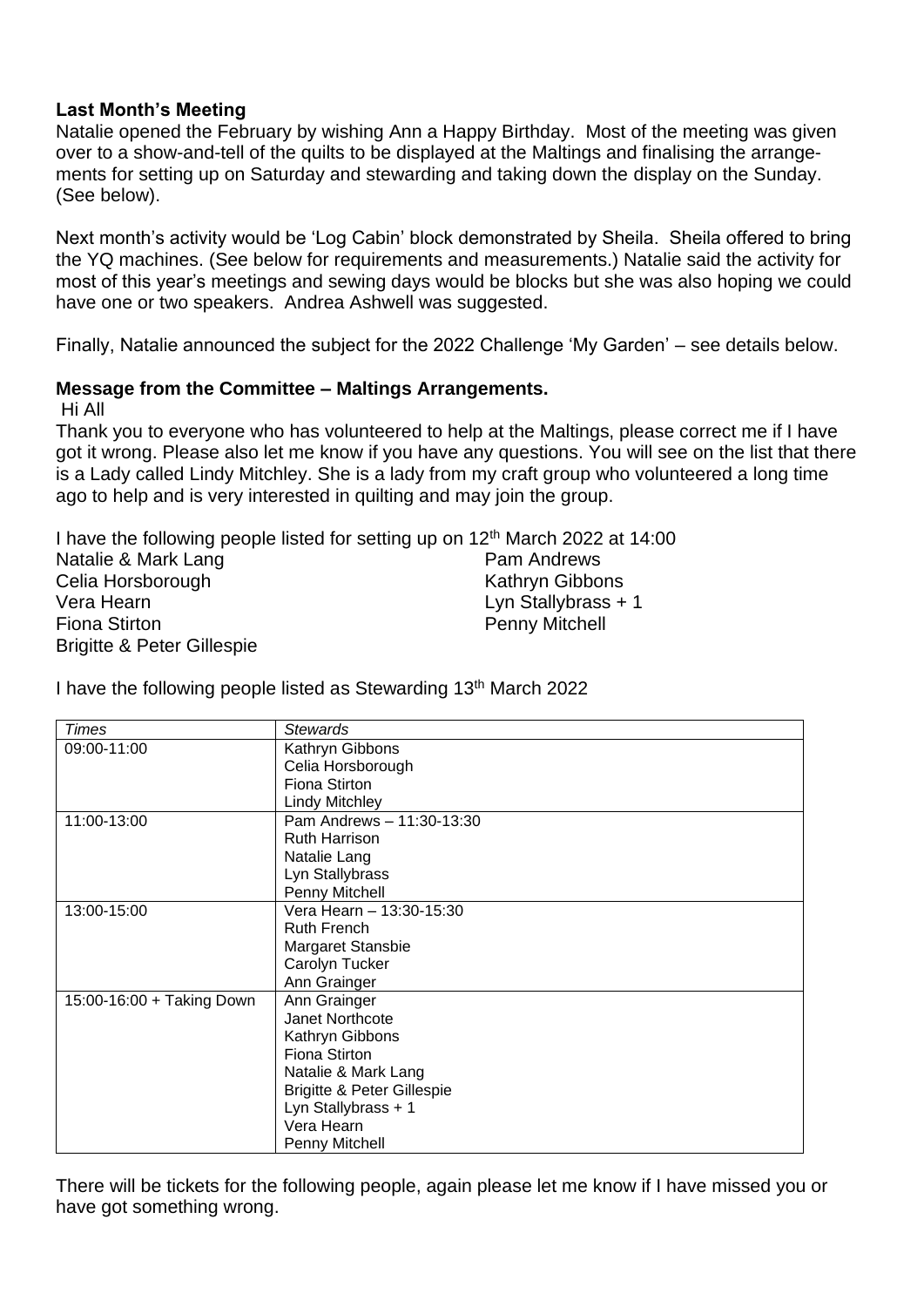- 1 Ann Grainger
- 2 Natalie Lang
- 3 Ruth French
- 4 Fiona Stirton
- 5 Brigitte Gillespie
- 6 Lyn Stallybrass
- 7 Kathryn Gibbons
- 8 Penny Mitchell
- 9 Lindy Mitchley
- 10 Margaret Stansbie
- 11 Ruth Harrison
- 12 Carolyn Tucker
- 13 Janet Northcote

I believe the following people are helping with Young Quilters Sheila Musson, Elizabeth Cooper, Celia Horsburgh, Pam Andrews, Fiona Stirton, Vera Hearn.

Natalie.

# **Farnham Quilters 2022 Challenge**

The theme for the 2022 challenge is the 'My Garden'

We know that during lockdown our gardens became a sanctuary to a lot of us, so we thought we would give you a chance to depict your garden in a quilt. We appreciate not all of you have a garden so feel free to interpret it as appropriate, e.g., an outdoor space you used a lot or the garden you would like.

The theme is very wide so you can let your imaginations run wild: you can make a wall hanging, quilt or any other item you would like to sew, using any technique and in any style - an 'art quilt', contemporary, modern, pictorial or traditional.

All we ask is that you tell us what garden inspired you.

You will need to submit your piece at our meeting on the 10th October 2022

# **Block of the Month – March Meeting**

Good Luck everyone!

Requirement list:

For a **12" finished Log Cabin Block** you will need a **2" square** for centre, traditionally **red** All other strips are  $2\frac{1}{4}$ " wide, three light and 3 dark

**Light:**

**2" and 3 ¾"** for first round

**5 ½" and 7 ¼"** for second round

**9" and 10 ¾"** for third round

**Dark: 3 ¾" and 5 ½" 7 ¼" and 9" 10 ¾" and 12 ½"**

Or you can use different colours for each light and dark strip for a more scrappy look If you are confident to do your own thing please feel free

Sheila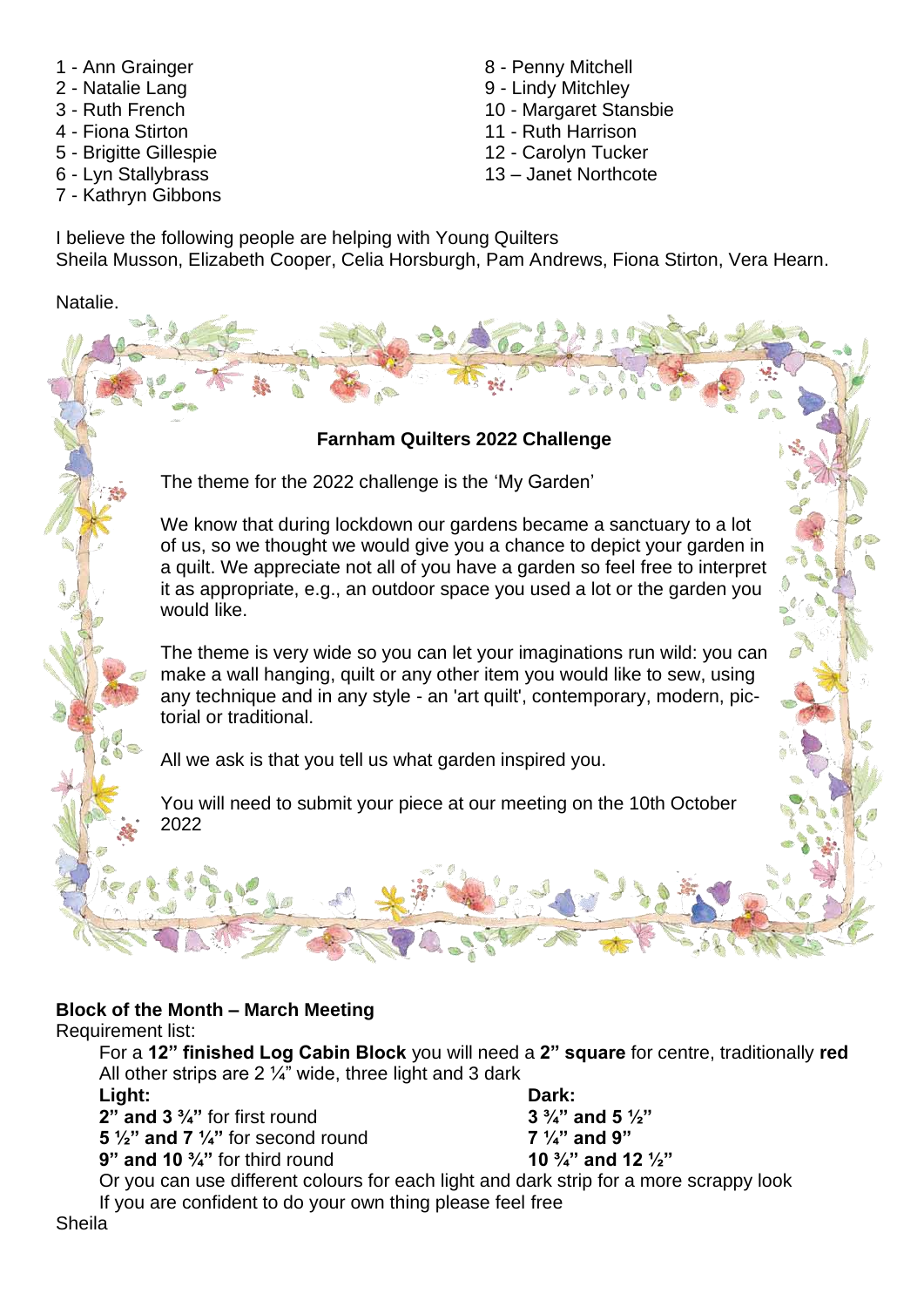#### **2022 Programme – update**

| 2022 |          | <b>Meetings Mtg Activities</b>           |        | Hale Days Sewing Days                      | <b>Other Significant Dates</b> |                                                                 |
|------|----------|------------------------------------------|--------|--------------------------------------------|--------------------------------|-----------------------------------------------------------------|
| Jan  | 10 Jan   | Zoom Meeting                             |        |                                            |                                |                                                                 |
| Feb  | 14 Feb   | Maltings preparation                     | 07 Feb | <b>United Quilters</b>                     |                                |                                                                 |
| Mar  | 14 Mar   | <b>BOM - Log Cabin</b><br>(Sheila)       |        |                                            | 13 Mar                         | <b>Farnham Maltings Quilters Fair</b>                           |
| Apr  | 11 April | <b>BOM - Dresden Plate</b><br>(Lyn)      |        |                                            | $28 - 30$<br>April             | National Quilt Championships<br>Sandown                         |
| May  | 09 May   | <b>BOM - TBD</b>                         | 09 May | <b>United Quilters</b>                     |                                |                                                                 |
| Jun  | 13 June  | Andrea Ashwell                           | 18 Jun | <b>Farnham Quilters</b><br><b>Blocks</b>   |                                | <b>Threads Festival of Textiles</b><br>11 June Farnham Maltings |
| Jul  | 11 July  | <b>BOM</b> - Flying Dutch-<br>man (Vera) |        |                                            |                                |                                                                 |
| Aug  | 08 Aug   | <b>BOM - TBD</b>                         |        |                                            | $18 - 21$<br>August            | <b>Festival of Quilts</b><br><b>NEC Birmingham</b>              |
| Sep  | 12 Sep   | <b>BOM - TBD</b>                         | 10 Sep | <b>Farnham Quilters</b><br>Quilt as you go |                                |                                                                 |
| Oct  | 10 Oct   | <b>AGM</b><br><b>Return of Challenge</b> |        |                                            |                                |                                                                 |
| Nov  | 14 Nov   | <b>TBD</b>                               | 19 Nov | <b>Farnham Quilters</b><br>Finishing quilt |                                |                                                                 |
| Dec  | 12 Dec   | Christmas activity                       |        |                                            |                                |                                                                 |

BOM = Block of the Month

TBD = To Be Determined

# **Guild News**

# **Region 3 Regional Weekend 19th March 2022 :**

Swanmore Village Hall, New Road, Southampton. SO32 2PF. 10:00am to 4:00pm, a Guild event organised by Region 3 committee, treasurer\_reg3@quiltersquild.org.uk. Day 1: Speakers, Traders, Raffle, and so much more!

Morning Speaker: Neil Stace**.**

You may remember Neil was a finalist in The Great British Sewing Bee (Series 3), and successfully challenged the stereotype of sewing as an all-women past time. Known as the Sewing Soldier, Neil has been responsible for a wonderful collection of flags displayed in their full glory, in Salisbury Cathedral recently. He has made everything from ammo bags to wedding dresses and is a great ambassador for the benefits of sewing for mental health

Afternoon Speaker: Stuart Hillard[.https://www.stuarthillardmakes.com/](https://www.stuarthillardmakes.com/)

Instantly recognisable as the maverick star of The Great British Sewing Bee (Series 1), Stuart Hillard is a quilt designer, maker, and home decor expert. He has more than twenty-five years of experience and hundreds of published patterns to his name. His talk today, entitled 'Away From the Hive' gives backstage stories from TGBSB together with lots of tips and ideas for quilters

PROJECT LINUS [Website:ProjectLinus.org.uk](https://projectlinusuk.org.uk/)

Once again we are pleased to be hosting a table for Project Linus at our Regional Day. I'm sure you've all heard about it by now, but for more information, please visit their wonderful website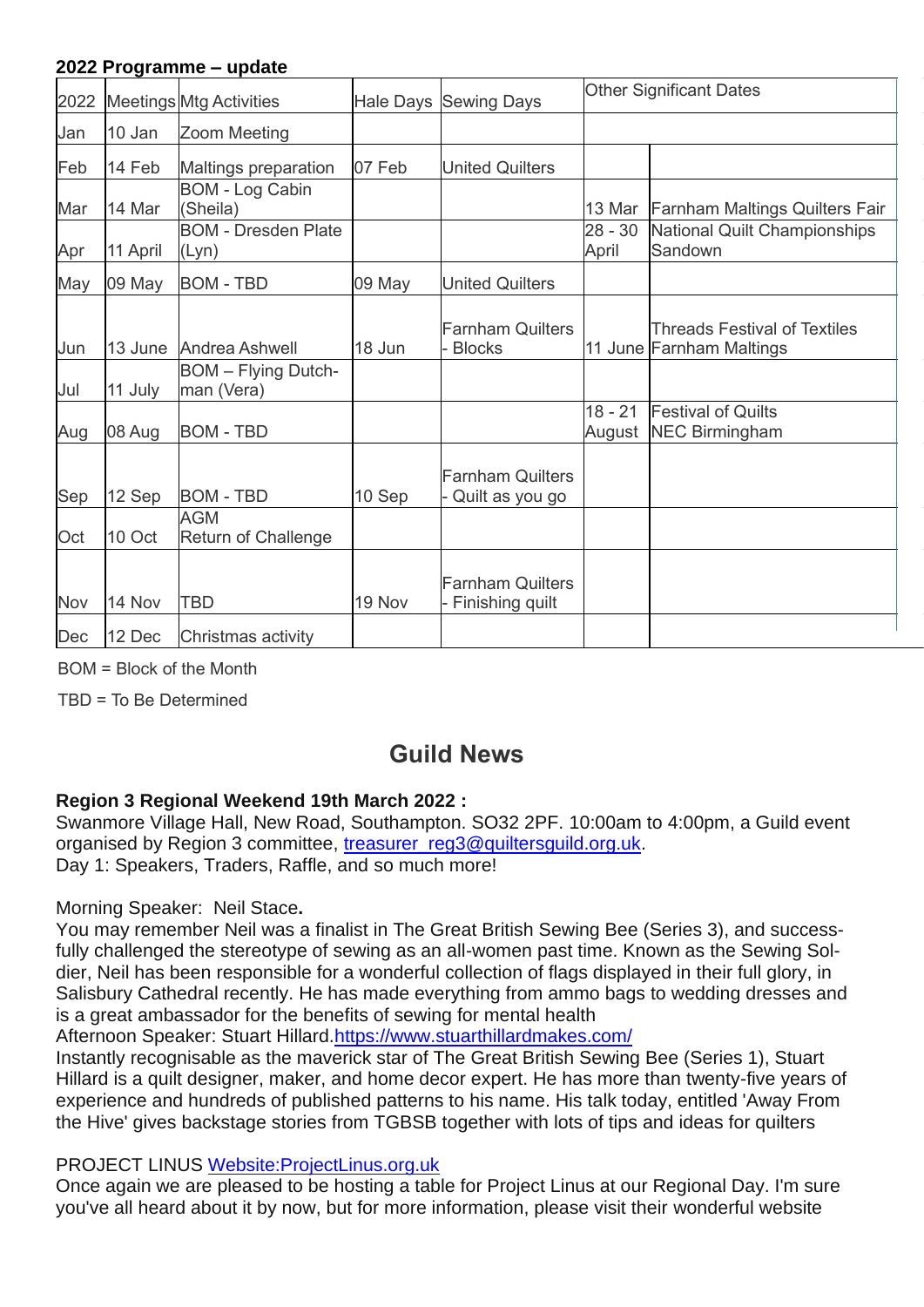Refreshments available but we recommend you bring a packed lunch and Bring something for the usual Show 'n' Tell

Also there will be a **Young Quilters Workshop** 10 a.m. - 12.30 p.m. on Sunday 20th at the same venue. Price £5, materials provided to make a Mothers Day present. Non YQ members welcome, please contact Penny Savill at [yq\\_reg3@quiltersguild.org.uk](mailto:yq_reg3@quiltersguild.org.uk)

**Tickets:** Members: £18.00, Non-members: £25.00. Email Margaret at: treasurer\_reg3@quiltersguild.org.uk or write to 1 Yew Trees, Lower Lane

Bishops Waltham. SO32 1AS. Include your name, membership number, and contact telephone number. If you live outside Region 3, add your postal address. Margaret will then contact you with details of how to pay A waiting list will be kept once the places have been filled.

From Region 2, but you don't need to be a Guild member to participate.

# **The Sunflower Quilting Club**

Last year we formed this club to allow you to see all the online events at the Allstar Sampler Platter which was held over two evenings at 8pm our time in the UK. I'm pleased to let you know that there is going to be another live Allstar Sampler Platter with 18 international tutors being held online on the 19th and 20th March this year at 8pm UK time. The good news is that they will be recorded and you can watch for up to 24 hours afterwards so if you don't want to miss the evening's TV or have another engagement, you could watch the following morning. The benefit of watching live is that you can ask the presenter questions. These well known tutors are:

# *Saturday 19th March*

Kim Brownell, Artful Memories; Ana Buzzalino, Acrylic Skins; Christina Cameli, Free Motion Blends; Kristin Echols, Two-Sided Binding; Dana Jones, Demystifying Design for Foundation Piecing; MJ Kinman, Playing With Pixels; Carolina Moore, Cutting Machines - Learn the basics! Linda Sullivan, Easy Wonky Piecing; Carol Wilhoit, English Paper Piecing by Machine

# *Sunday 20th March*

Vicki Conley, Code Breaker; Michele Crawford, Explore the World of English Paper Piecing Beth Helfter, Consistency in the Chaos; Jenny K. Lyon, Make a statement with sheer fabrics Scarlett Rose, Scarlett's Cultural Embroidery Journey Lisa Shepard Stewart, Quilted Memo Pad Cover; Brenda Gael Smith, Improvise with ImproVines! Margaret Willingham, Added Dimension Valerie Wilson, The Eyes Have It

If you would like free tickets for these events, then all I need is your subscription of just £5 to join (or re-join) the Sunflower Quilting Club for March. You won't be joining the club for any other reason. Please pay using BACS: QGBI Region 2, Sort code: 60 83 01, A/C No: 20323990 Ref: Platter + your surname.

Please let Terry [\(treasurer\\_reg2@quiltersguild.org.uk\)](mailto:treasurer_reg2@quiltersguild.org.uk) and also Jan Alston ( [allston.towers@hot](mailto:allston.towers@hotmail.co.uk)[mail.co.uk\)](mailto:allston.towers@hotmail.co.uk) know when you have paid. I will then send you an email to confirm and you will get a link for the events shortly before they happen.

# **Lullingstone Quilt & Craft Festival 2022**

15<sup>th</sup> - 17 July This event runs from and will take place at Lullingstone Castle, Eynsford, Kent, DA4 0JA. It is a Guild event organised by Jan Allston, [exhibitionorg\\_reg2@quiltersguild.org.uk.](mailto:exhibitionorg_reg2@quiltersguild.org.uk)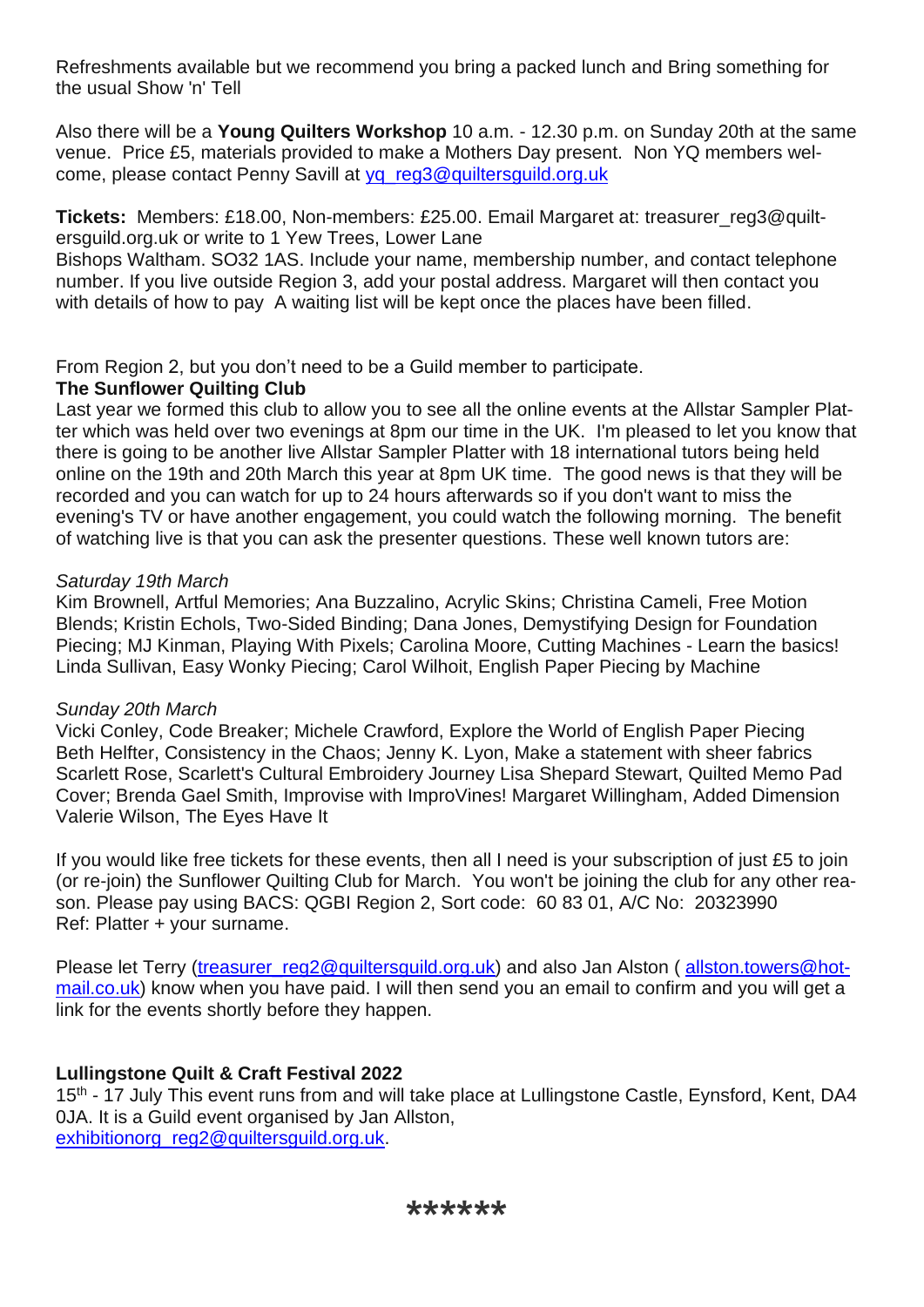### **Embroidery Exhibitions**

**Ramster Hall Embroidery & Textile Art Exhibition - 10th March to 26th March 2017** Ramster Hall will be welcoming some of the best artists from across the country for its biannual Embroidery and Textile Exhibition (10th – 26th March 2017).

Visitors to the exhibition will also be able to explore the garden which is famous for its spring flowers and collection of rhododendrons azaleas, camellias, and magnolias. Over 200 pieces of embroidery and textile art will be on display and for sale during the exhibition at the historic Ramster Hall. The event, which is nearly in its 30th year, celebrates the skills and techniques used in embroidery and textile art and displays a wide range of styles and subject matter. Visitors will also have the chance to enjoy a walk around Ramster Garden as part of special combined ticket offer. The 20-acre garden is renowned for its spring delights including ancient magnolia trees and the towering bushes of camellias, with drifts of daffodils and primroses underneath.



The exhibition is open from 10am-5pm and tickets can be purchased on the day (exhibition only: £6 or exhibition/garden: £12.50). Group visits (10+ people) are required to pre-book. <https://www.ramsterevents.com/>

# **Fashion and Textile Museum : 150 Years of the Royal School of Needlework: Crown to Catwalk – 1 April 2022 – 4 September 2022**

A retrospective exploring the often-surprising history of one of the UK's oldest and most revered applied arts organisations. Daily, 11.00 – 18.00 £12.65. [Some concessions may apply.](https://fashiontextilemuseum.org/visit/ticket-information) <https://fashiontextilemuseum.org/>

In 1872, the Royal School of Needlework (RSN) was founded on two key principles – the first, the preservation of hand embroidery as an art form and the second, the support of women's independence through work. In the intervening 150 years, the RSN's journey towards these goals has taken many unexpected forms and featured countless high-profile projects.



150 Years of the Royal School of Needlework will explore this historic organisation's contribution to the world of embroidery. The exhibition will present collaborations with the great names of the Arts and Crafts movement commissions produced for the British royal family, contemporary works created for top, international designers and pieces by the RSN's talented students.

Presenting textiles from the Royal School of Needlework's own 5,000-piece archive, alongside examples from museums and collections across the UK, this in-depth retrospective will display the often surprising history of one of the UK's oldest and most revered applied arts organisations.

The exhibition is curated by Dennis Nothdruft, head of exhibitions at the Fashion and Textile Museum, in collaboration with Dr Susan Kay-Williams, chief executive at the Royal School of Needlework.